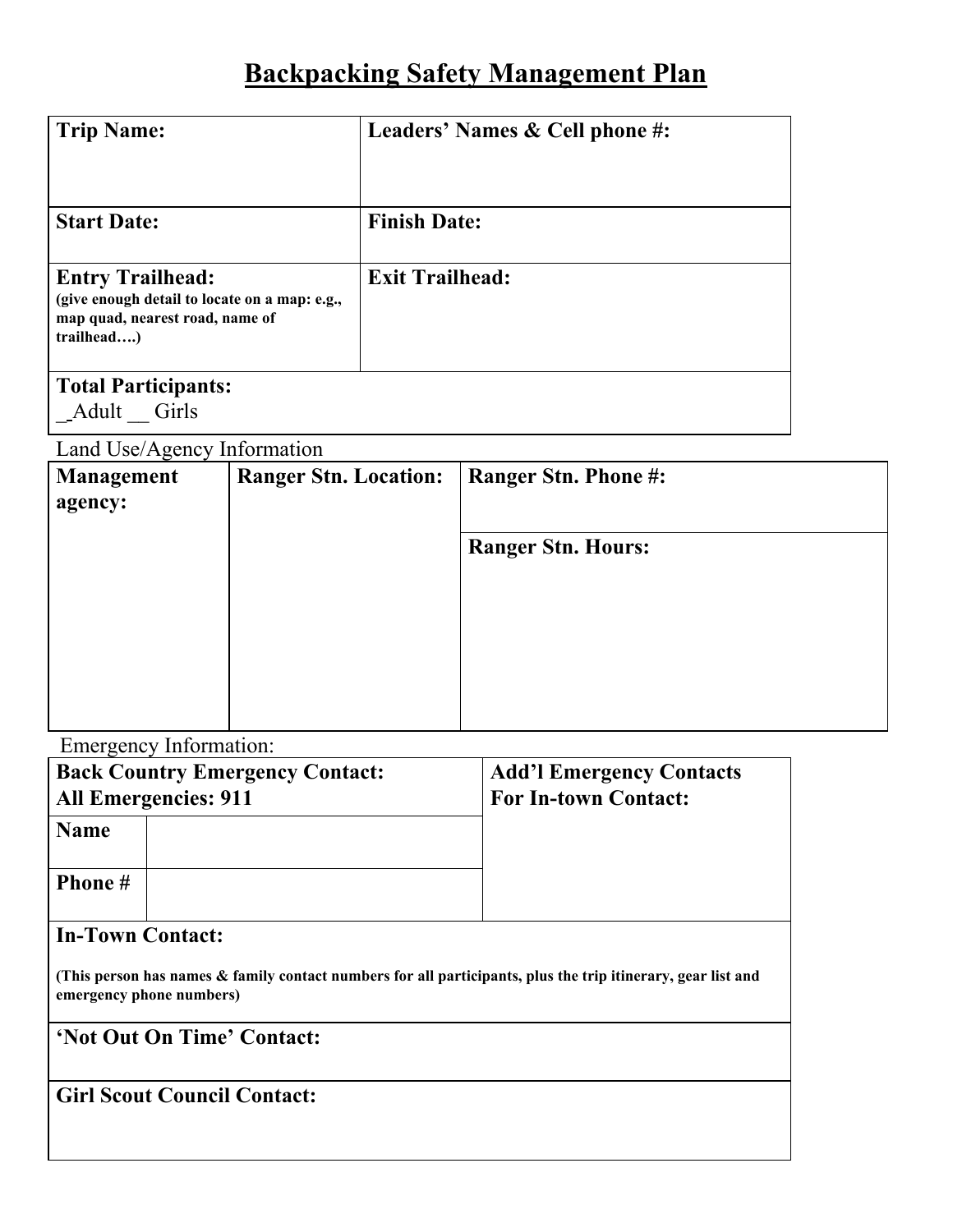## Closest Medical Facility:

| <b>Name</b>    |  |
|----------------|--|
| <b>Address</b> |  |
| Phone          |  |
| Hours:         |  |

## Itinerary with Evacuation Plan

**Notes:**

| Day                     | Date | Route: Our intended schedule for the day                                                  |  |  |  |  |  |
|-------------------------|------|-------------------------------------------------------------------------------------------|--|--|--|--|--|
|                         |      | Evacuation: Include distance and type of help available (road head, ranger station, etc.) |  |  |  |  |  |
| 1                       |      |                                                                                           |  |  |  |  |  |
|                         |      |                                                                                           |  |  |  |  |  |
|                         |      |                                                                                           |  |  |  |  |  |
|                         |      |                                                                                           |  |  |  |  |  |
|                         |      |                                                                                           |  |  |  |  |  |
|                         |      |                                                                                           |  |  |  |  |  |
| $\overline{2}$          |      |                                                                                           |  |  |  |  |  |
|                         |      |                                                                                           |  |  |  |  |  |
|                         |      |                                                                                           |  |  |  |  |  |
|                         |      |                                                                                           |  |  |  |  |  |
|                         |      |                                                                                           |  |  |  |  |  |
|                         |      |                                                                                           |  |  |  |  |  |
|                         |      |                                                                                           |  |  |  |  |  |
| $\overline{\mathbf{3}}$ |      |                                                                                           |  |  |  |  |  |
|                         |      |                                                                                           |  |  |  |  |  |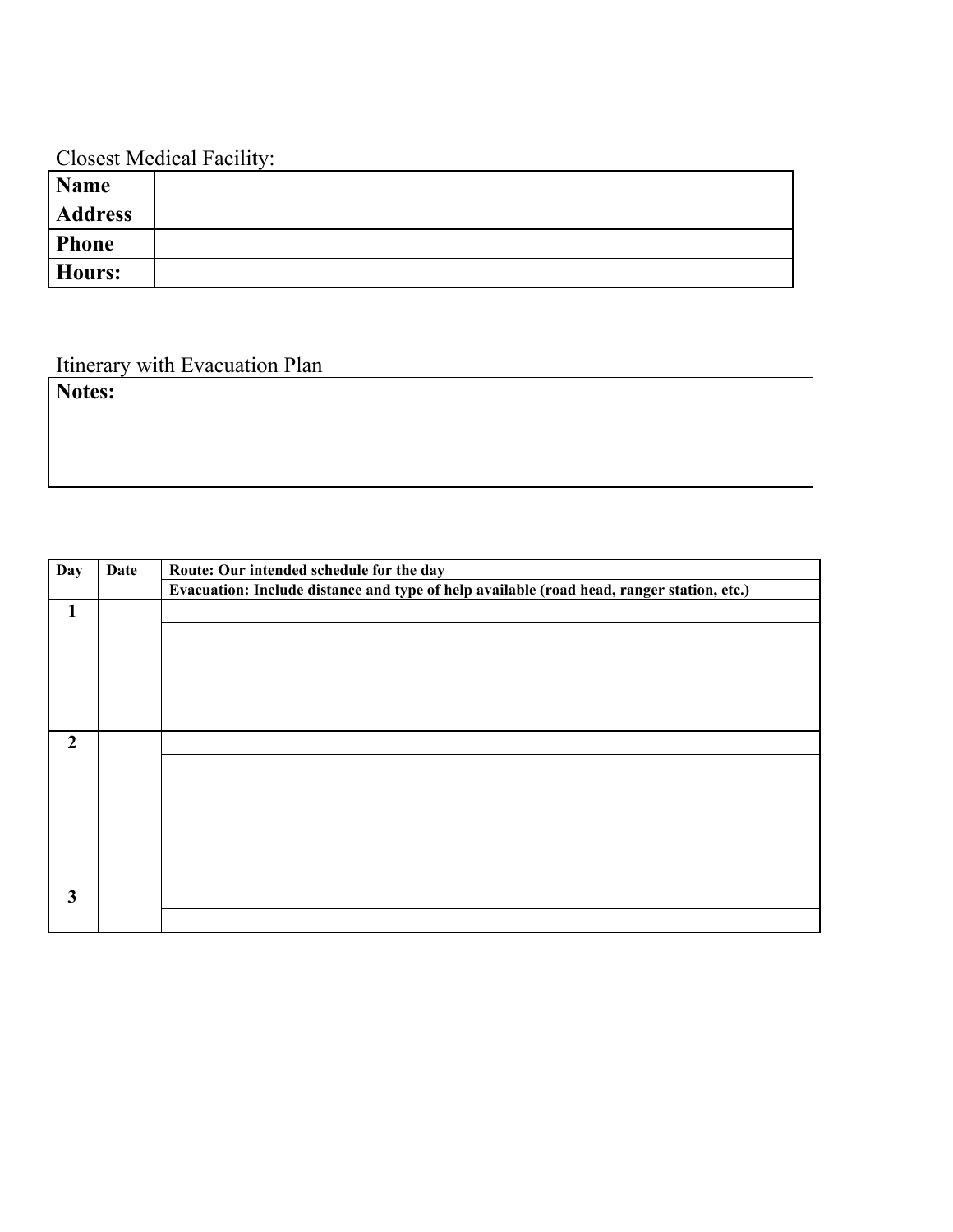| <b>Participant's Name/Certs</b><br><b>Em Contact</b> | done | Health<br>Hx<br>$\mathbf{3}$ | <b>OTC</b><br><b>Meds</b><br>$\mathbf{3}$ | Girl's<br>P. slip<br>$\mathbf{3}$ | <b>Tram</b><br>\$21.65 | S. J.<br>Carpool | Pack<br>check<br>Sign up |
|------------------------------------------------------|------|------------------------------|-------------------------------------------|-----------------------------------|------------------------|------------------|--------------------------|
| <b>Leaders</b><br><b>EM</b> contact                  |      |                              |                                           | trip                              |                        |                  |                          |
|                                                      |      |                              |                                           |                                   |                        |                  |                          |
|                                                      |      |                              |                                           |                                   |                        |                  |                          |
|                                                      |      |                              |                                           |                                   |                        |                  |                          |
|                                                      |      |                              |                                           |                                   |                        |                  |                          |
|                                                      |      |                              |                                           |                                   |                        |                  |                          |
|                                                      |      |                              |                                           |                                   |                        |                  |                          |
|                                                      |      |                              |                                           |                                   |                        |                  |                          |
|                                                      |      |                              |                                           |                                   |                        |                  |                          |
|                                                      |      |                              |                                           |                                   |                        |                  |                          |
|                                                      |      |                              |                                           |                                   |                        |                  |                          |
|                                                      |      |                              |                                           |                                   |                        |                  |                          |
|                                                      |      |                              |                                           |                                   |                        |                  |                          |
|                                                      |      |                              |                                           |                                   |                        |                  |                          |
|                                                      |      |                              |                                           |                                   |                        |                  |                          |
|                                                      |      |                              |                                           |                                   |                        |                  |                          |
|                                                      |      |                              |                                           |                                   |                        |                  |                          |
|                                                      |      |                              |                                           |                                   |                        |                  |                          |
|                                                      |      |                              |                                           |                                   |                        |                  |                          |
|                                                      |      |                              | P'work                                    |                                   |                        |                  | Sign up                  |